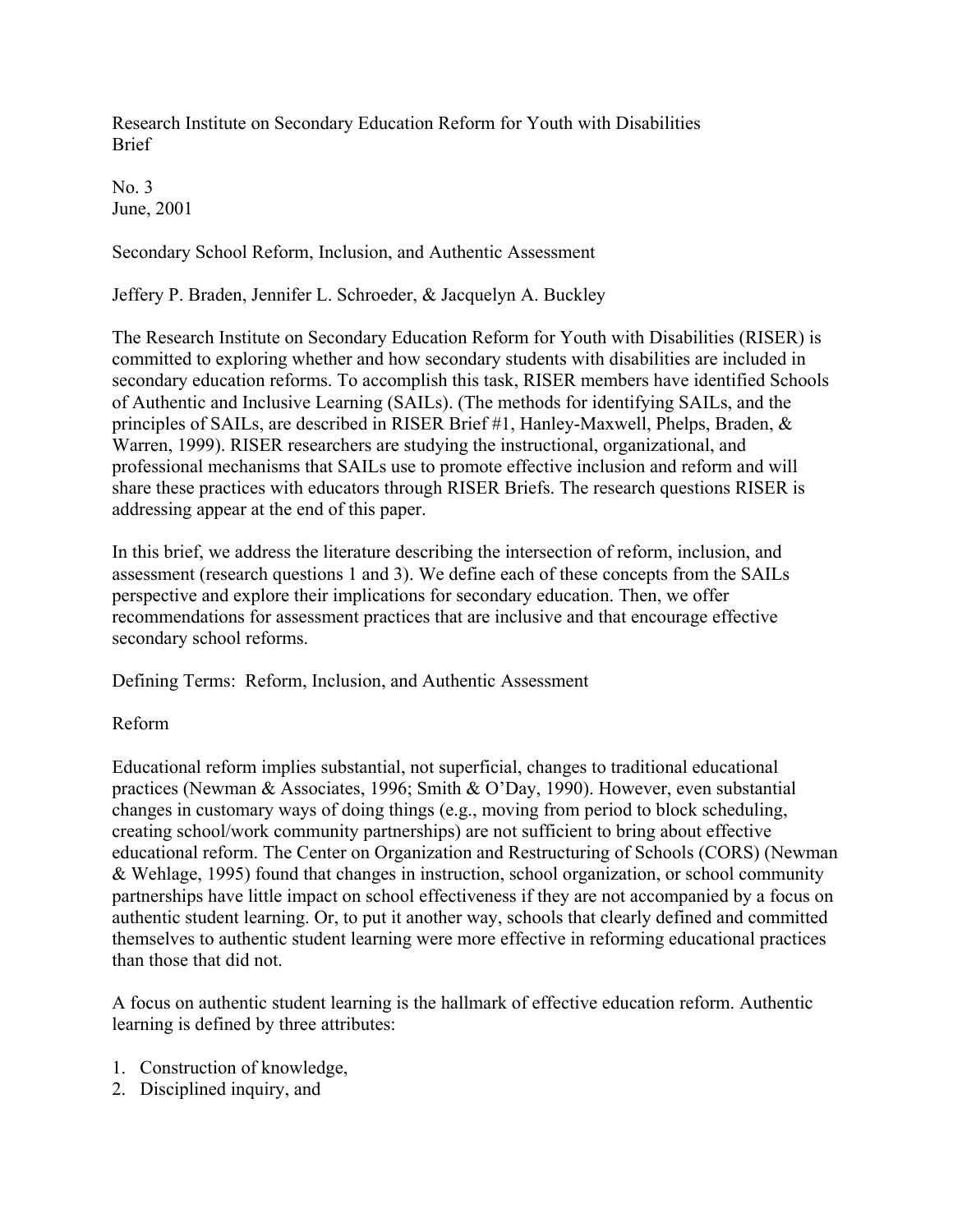### 3. Value beyond school.

Each of these attributes is defined in greater detail elsewhere (e.g., Newmann & Wehlage, 1995; Newmann, Wehlage, & Secada, 1995). The essential element of effective education reform is to promote authentic learning; the primary vehicle for doing so is to engage students in tasks with high authenticity. That is, authentic pedagogy provides and supports tasks demanding construction of knowledge, disciplined inquiry via extended written communication; and tasks that have value beyond the school setting. All other elements of education reform, such as instructional materials, school organization, and community partnerships, are less important only if they promote authentic learning.

## Inclusion

Education reformers assume that poor student performance is primarily caused by a lack of opportunity to learn. That is, secondary schools graduate students with low levels of academic proficiency because schools neither teach nor demand high levels of academic proficiency. A focus on authentic learning clearly demands that teachers to provide high quality, authentic instructional opportunities, and that students produce high quality, authentic work in response to those demands. Moreover, providing and demanding authenticity for all students creates more equitable educational outcomes across ethnic groups (Newmann, Marks, & Gamoran, 1995). Thus, a cornerstone of education reform is to demand that historically low-performing students (e.g., ethnically, culturally, and linguistically diverse students; students from high poverty communities) be provided with the same authentic learning opportunities and demands as other students.

Advocates for students with disabilities also believe that students with disabilities must be provided with the same authentic learning opportunities and demands as other students. Federal legislation reflects these equity demands. For example, the Americans with Disabilities Act (ADA, 1990) and the Individuals with Disabilities Education Act (IDEA) Amendments (1997) require educators to provide students with disabilities access to the core curriculum and general educational experiences whenever possible. Legislation and advocacy share the fundamental assumption that inclusion, defined here as providing opportunities for authentic learning and demanding similar levels of performance similar to those of other students, is in the best interests of students with disabilities. The focus of inclusion, then, is to provide students with disabilities access to the standard core curriculum through accommodations and supports. Inclusion advocates generally assume that this access should take place in the general education classroom. In other words, the best place to access the general education curriculum is in the general education classroom.

Although advocates of educational equity for minority and disability communities share the assumption that poor academic performance is encouraged, if not caused, by inequitable learning opportunities and demands, general education reform and special education inclusion movements have proceeded in isolation from each other. Research addressing education reform and authenticity rarely examines students with disabilities. Likewise, inclusion literature rarely mentions authentic learning (Braden, Schroeder, & Buckley, 2000). However, a commitment to educational equity demands inclusion. Students cannot learn what they have not been taught;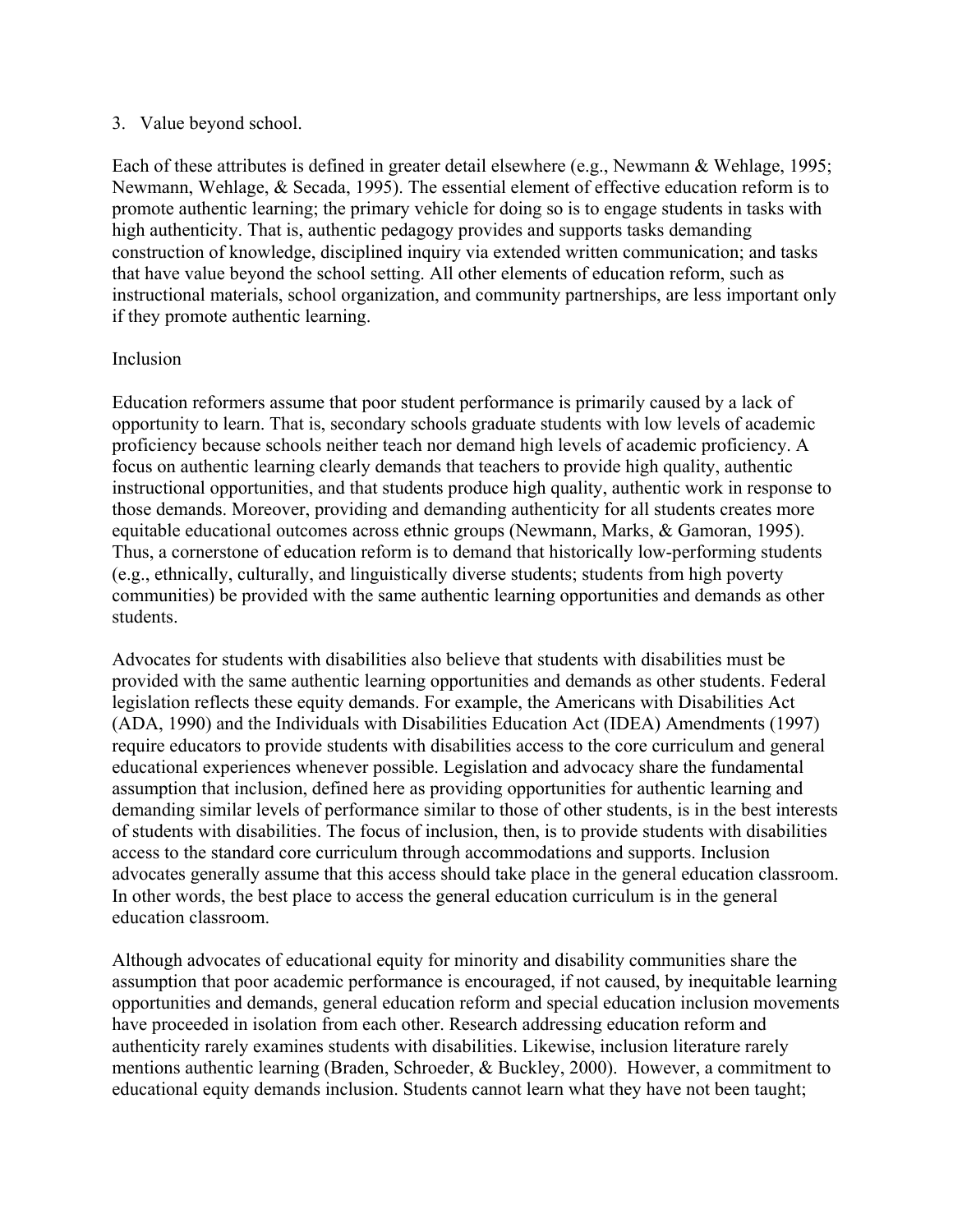educators must include students with disabilities in opportunities to learn, and they must provide the supports those students need to gain access to general education.

### Authentic Assessment

Assessment in the context of education reform focuses on the outcomes of teaching and learning. Education reform movements embrace standards and use assessments to measure progress towards those standards. Educational standards define what students should know; assessments show what students can do, and how well they can do it. Because assessment informs educators, students, and the greater community whether and how well educational goals were achieved, assessment can be a powerful catalyst to drive education reform (see Haertel, 1999; Linn, 2000 for critical reviews of assessment-based reforms).

Authentic assessment provides the means to evaluate and guide successful secondary school reform. Reforms that increase the amount and quality of authentic student work are successful. Reforms that do not affect the authenticity of student work are unsuccessful. Authentic assessment, defined as student work demonstrating construction of knowledge, disciplined inquiry, and elaborated written communication, transforms standards (what students should know) into reality (what students do and how well they do it). Although successful reform efforts also require other substantial changes to schools' organizational structures (e.g., extended class periods to allow for authentic work, school/community partnerships, increased opportunities for substantive conversations in classrooms, professional communities to support teachers), none of these changes in and of themselves indicate successful reforms. Ultimately, changes in school structures and teaching practices must be accompanied by increased authentic student learning, as reflected in assessments of student work (Newmann & Wehlage, 1995).

The role of assessment in an authentic reform framework differs from the traditional role of assessment in special education. The traditional role of assessment for students with disabilities has been diagnosis and prescription. That is, students with disabilities are assessed for diagnosis (e.g., eligibility for disability status), and educational prescription (e.g., planning appropriate educational modifications). Although diagnostic and prescriptive assessment may be essential to determine eligibility and specific needs for special education services, it is irrelevant to education reform (and may have limited value even for diagnosis and intervention; see Reschly, 1997). In contrast, reform-related assessment measures authentic student learning through tasks that demand knowledge construction, disciplined inquiry, elaborated communication, and that have a value or audience beyond the school or classroom.

Assessment in an authentic reform framework is also different from the large-scale, standardsbased assessment movement. States and school districts use large-scale assessment to evaluate schools' success in meeting educational standards. Although the process of using assessment to measure standards is similar in large-scale and authentic reform efforts, the quality of large-scale assessment is usually insufficient to measure authentic student learning. Large-scale assessments rely primarily (in some cases, exclusively) on selected-response or short answer test items that students complete in a brief time frame. Such large-scale assessments have little authenticity; they do not solicit construction of knowledge, do not require disciplined inquiry expressed through elaborated communication, and have little or no value beyond school. Successful reform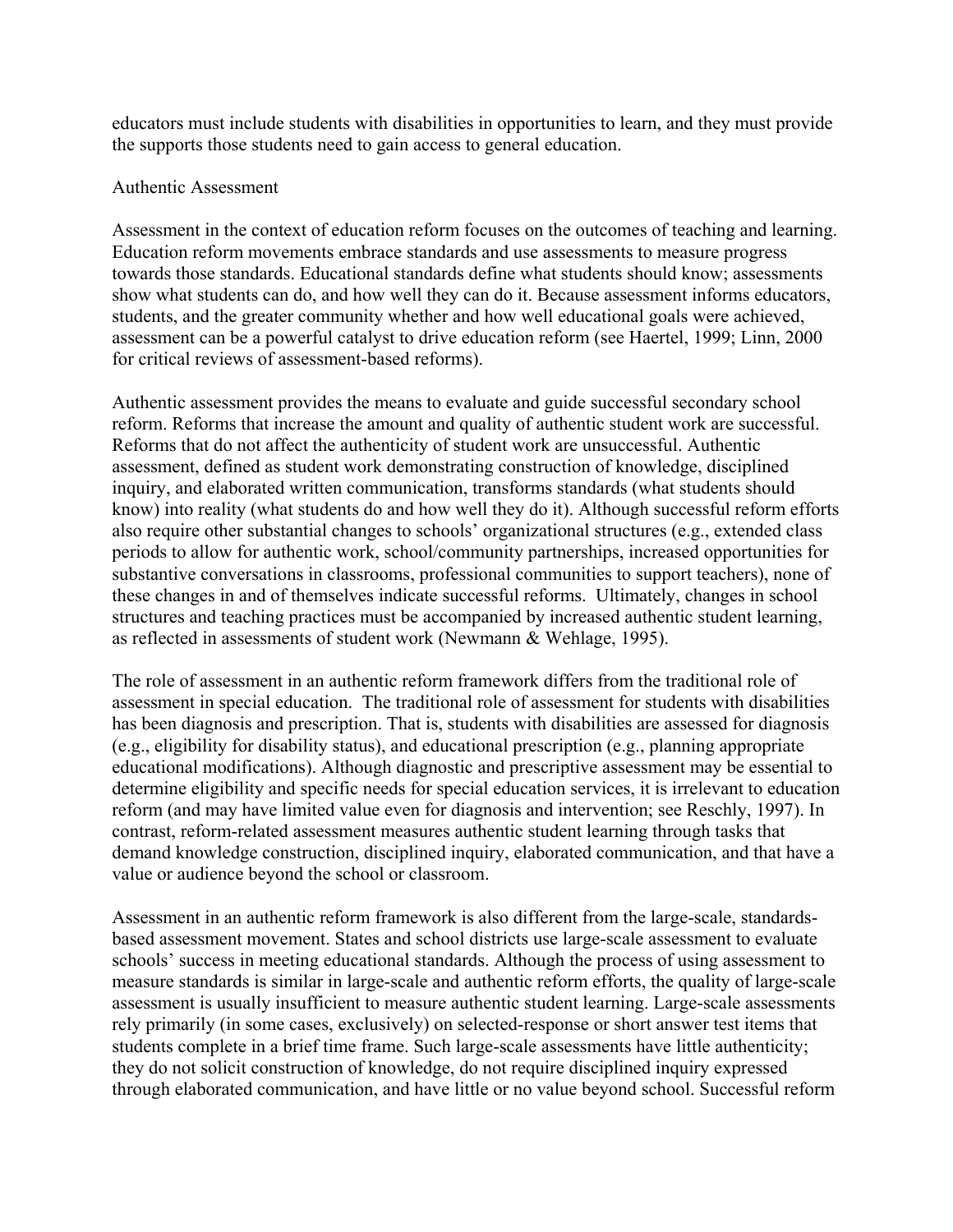is guided by academic standards that teachers define, share, and support—for example, common standards for authentic student work and assessments. The CORS research demonstrates that local (i.e., site-based) reforms that transform standards into authentic assessment of student learning are successful (Newmann, King, & Rigdon, 1997). Because authentic student performance and assessment are essential to successful reform, large-scale, top-down reforms driven by inauthentic assessments at best are unlikely to succeed and at worst, inhibit effective reform.

Given the importance of assessment in education reform, it is essential to include students with disabilities in assessments that demand authentic student work. Inclusion in assessment helps educators and students. Inclusion helps educators to understand the effects of education reform on all students, including those students with disabilities. Inclusion helps students by ensuring opportunity to learn. That is, if students, teachers, and parents know the student will be expected to produce high quality work, they will ensure the student has the opportunity to learn what is expected. These themes can be expressed simply: (1) if students are not counted, they don't count, and (2) students do what they are asked to do. Excluding students with disabilities from assessments sends the message that education reforms need not address students with disabilities, and it suggests students with disabilities are incapable of producing high-quality work. Although systematic exclusion from state and district assessment programs is now prohibited (e.g., IDEA, 1997), the potential for excluding students from classroom assessments and tasks still exists (e.g., teachers and students may alter classroom assessments to be less authentic).

It is essential to distinguish the authentic forms of assessment ― those that encourage successful secondary education reform ― from other uses of the terms authentic and assessment. First, some proponents of specific assessment methodologies (e.g., portfolios, performance assessments) refer to these methods as authentic because they elicit more realistic, elaborated student work (e.g., Campbell, 2000). However, we use the term authentic assessment to mean assessment containing the three features of authenticity defined by Newmann and Wehlage (1995). Portfolios, projects, and performance assessments in and of themselves may or may not elicit construction of knowledge, disciplined inquiry, and value beyond school. For example, a portfolio containing a series of worksheets is not authentic. Second, the term assessment includes state or district accountability programs, and there are federal statutes (e.g., IDEA 1997) that direct states to include students with disabilities in these types of assessments. We use term assessment to mean the tools employed by teachers and students to reflect and evaluate student learning. Such tools are not covered by IDEA accountability mandates, but rather by IDEA mandates to provide access to and progress in the general curriculum. Although there is a substantial body of research on inclusion of students with disabilities in state and district accountability assessments (see the National Center on Educational Outcomes, 1999), there is little systematic research on students with disabilities in classroom assessments used to spur secondary education reforms.

A Framework for Reform, Inclusion, and Authentic Assessment

If students with disabilities must be included in assessment to be included in assessment to be included in education reforms, educators must have a conceptual framework for promoting inclusion and authenticity. To suggest a framework to guide inclusion of students with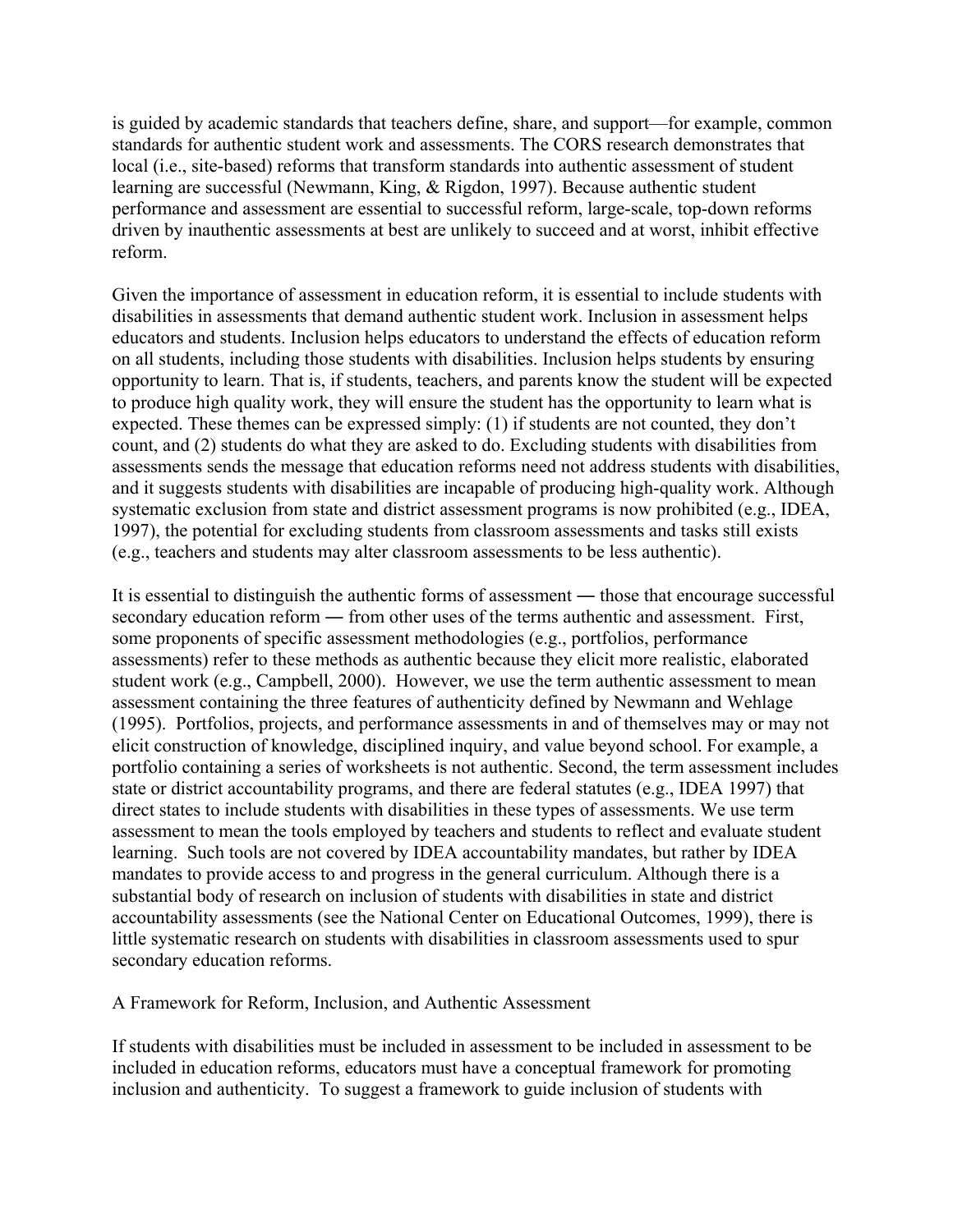disabilities in authentic assessments and education reforms, we draw on work that defines (1) assessment accommodation parameters, (2) assessment invalidity, and (3) disability assessment rights.

Assessment Accommodation Parameters

Research on assessment accommodations (Braden, 1999; Elliott, Kratochwill, & Schulte, 1999; National Center on Educational Outcomes, 1999) identifies four parameters that assessors can alter to accommodate the needs of students with disabilities:

1. Setting (e.g., accessibility furniture, isolated seating to avoid distractions, familiar environment to reduce anxiety).

2. Timing (e.g., extended time, rest breaks to avoid fatigue, dividing a long assessment into shorter periods).

3. Administration (e.g., signing or saying assessment directions, large print, cuing to direct attention).

4. Response (e.g., allowing oral, signed, pointing, or dictated responses, providing a keyboard or response console).

Assessment accommodations alter one or more of these parameters to meet the needs of students with disabilities. Assessment accommodations tend to occur in clusters or packages (e.g., extra time in an isolated setting and reading test directions aloud to the student) (Elliott & Braden, 2000, in press). Assessment accommodations rarely change a single feature of the assessment.

It is useful to distinguish assessment accommodations from assessment modifications, and instructional supports. Accommodations change the assessment process (i.e., setting, timing, administration, or response), but do not affect assessment content (i.e., what is assessed). In contrast, assessment modifications alter assessment content (e.g., assessing skills at a lower level, eliminating some skills from the assessment), and thus change the nature of the assessment. Finally, instructional supports (sometimes called instructional modifications) help students with disabilities gain access to the general education curriculum. Instructional supports may change instructional processes and instructional content (e.g., scaffolding curricula changes both the process and content of what is taught). Unfortunately, these terms are often used interchangeably in practice (see Haigh, 1999, for a discussion) and in legislation (see Heumann & Warlick, 2000). We will focus on assessment accommodations as a framework for including students with disabilities in authentic assessments.

Although changes to assessment processes are helpful in defining accommodation options, they are not useful for determining which options are appropriate. To determine which accommodations are appropriate, educators should consider assessment invalidity and disability assessment rights.

# Assessment Invalidity

Assessment validity may be compromised by two factors: (1) construct-irrelevant variance, and (2) construct underrepresentation (Messick, 1995). Construct-irrelevant variance invalidates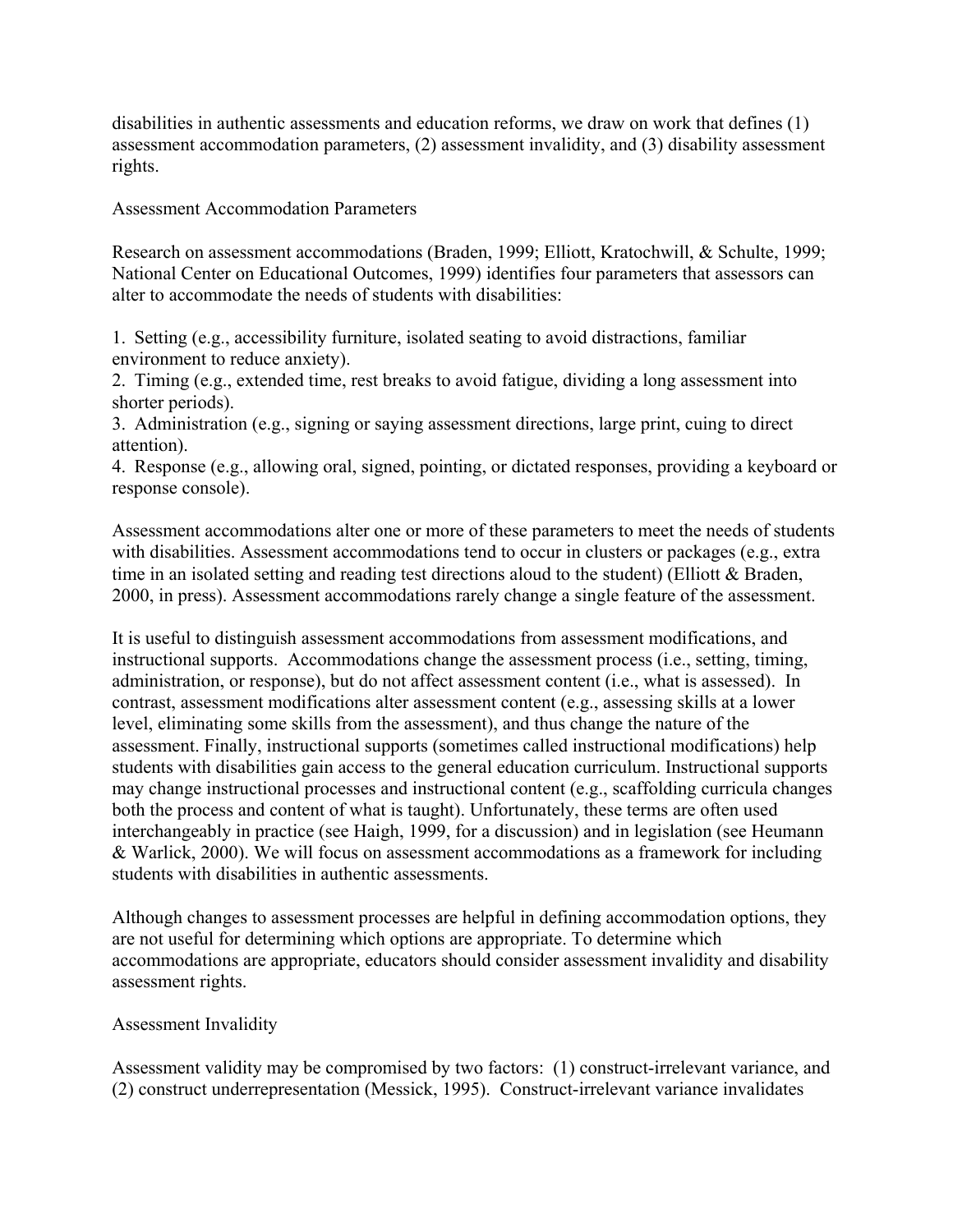assessments when the assessment performance is influenced by factors that are irrelevant to the meaning of the assessment. For example, giving a standard print reading assessment to a student with poor visual acuity would invalidate the assessment as a measure of reading because the student's performance would be influenced by a factor (visual acuity) unrelated to the construct (reading skill).

Conversely, construct underrepresentation occurs when the assessment fails to capture or underrepresents the intended construct. For example, a reading assessment that a teacher reads aloud to a student with poor visual acuity would invalidate the assessment, because it would fail to represent the intended construct (reading).

The assessment invalidity framework encourages educators to provide accommodations that reduce or eliminate construct-irrelevant variance, while retaining adequate representation of the construct. In the context of SAILs, this means eliminating non-authentic influences on student performance, while retaining high levels of authenticity in the assessment. For example, allowing a student extra time, multiple drafts with corrective feedback, use of a computer for word processing, books on tape, or use of videos to replace books as information sources might reduce or eliminate influences on the assessment unrelated to authenticity. However, asking a student to demonstrate knowledge on a multiple-choice test, breaking work into discrete, unrelated tasks, or substituting tasks with no value beyond school (e.g., worksheets) would not be appropriate accommodations, because these accommodations would underrepresent authenticity in the assessment task.

We believe there is one important exception to the injunction that accommodations should retain authenticity, and that exception applies to elaborated written communication. CORS argued an assessment task must demand elaborated writing (Newmann & Associates, 1996; Newmann & Wehlage, 1995). For students whose disabilities limit their written language production (e.g., limited dexterity, severe written language disabilities), it might be appropriate to consider other forms of elaborated communication (e.g., speaking, video production, demonstration) to demonstrate construction of knowledge and disciplined inquiry. However, educators should use nonwritten elaborated communication accommodations sparingly for two reasons. First, elaborated writing is a richer vehicle to spur authentic reforms than other methods of communication (Newmann & Associates, 1996). Second, written language literacy should be a goal for all students.

### Disability Assessment Rights

Phillips (1993, 1994) argues that disability-related legislation and policy require assessors to provide accommodations that encourage access to the assessment setting. However, assessors are also required to ensure the validity and accuracy of their assessments. To reconcile the right to accommodations with the need to ensure accuracy, Phillips suggests assessors distinguish access skills from target skills. Access skills are those skills that are presumed by, or prerequisite to, the assessment task. For example, furniture adapted to wheelchairs is essential for a wheelchair user to access a reading assessment. Similarly, visual acuity is an access skill for a standard-print reading test. Target skills, on the other hand, are those abilities that an assessor intends to assess. For example, reading competencies are the target skills in a reading assessment, whereas visual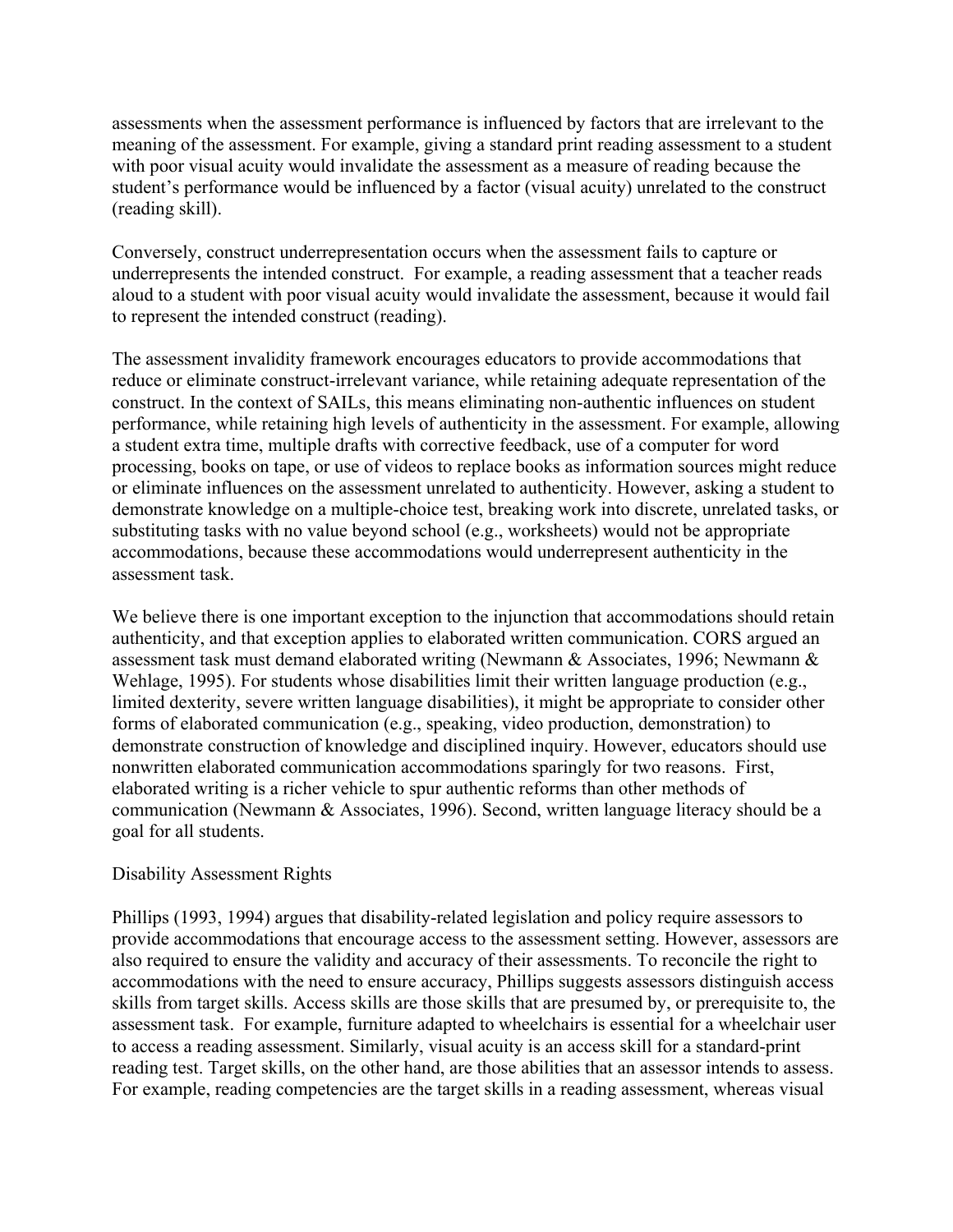acuity or ability to fit into a standard table and chair are access skills. {Access skills are potential sources of construct-irrelevant variance because the assessment measures access skills (which are irrelevant to the construct) as well as target skills (which are the target construct).}

Individuals with disabilities have the right to accommodations that seek to eliminate the effects of access skills, but they do not have the right to accommodations that affect target skills. For example, although an individual with a disability is entitled to a large-print version of a reading test or a wheelchair-accessible setting, that same individual is not entitled to take the reading test by having the test read aloud. The accommodation should address the access skills required by an assessment, not the target skills the assessment is intended to measure.

The distinction between access and target skills is useful, but not without problems. For example, in an assignment in which students are asked to read a book and write an essay about the book, it is unclear whether reading is an access or a target skill. Likewise, a teacher might offer extra time in a reading assessment for a student with a learning disability to improve the student's access to the reading material, but extra time might also affect the target skill (e.g., reading fluency is a central component of reading) (National Reading Panel, 2000).

Finally, we note that there is one feature of authentic assessment tasks that is considered essential, but is more of a feature than a targeted skill. That essential element is value beyond school. Authenticity demands that tasks require construction of knowledge and disciplinary inquiry via elaborated communication, and have some connection to students' lives or communities outside school. Construction of knowledge and disciplined inquiry expressed through elaborated communication reflect students' performance. In contrast, value beyond school reflects task (i.e., instructor) demands. For example, an analysis of nitrate levels in a local pond reflects a student's construction of knowledge and disciplined inquiry; the value beyond school is either high (the instructor requires students to submit the report to the local water quality board) or low (the instructor is the only one who reads the report, and it exists solely to produce a grade in a course) because of the way the instructor frames the task. Therefore, accommodations should retain value beyond school as an essential feature of an authentic assessment task, even though value beyond school is not a target skill in the assessment.

Applying The Assessment Accommodations Framework to Inclusion and Reform

We suggest a set of principles to help educators implement education reform, inclusion, and authentic assessment. These principles may guide teachers who want to include students with disabilities in authentic assessments and classroom tasks (see Assessment Accommodations Framework: Principles for Implementation).

Unfortunately, the research base and technologies needed to implement these guidelines lags behind the conceptual arguments in support of them. However, our recommendations are based on research examining reform in general education settings, principles and practices of inclusion, assessment accommodations, and disability assessment rights. Although these guidelines are not based on direct research investigations of secondary students with disabilities in schools with successful reforms who participate in authentic assessments, RISER is conducting research and will report the results of that research in future RISER Briefs.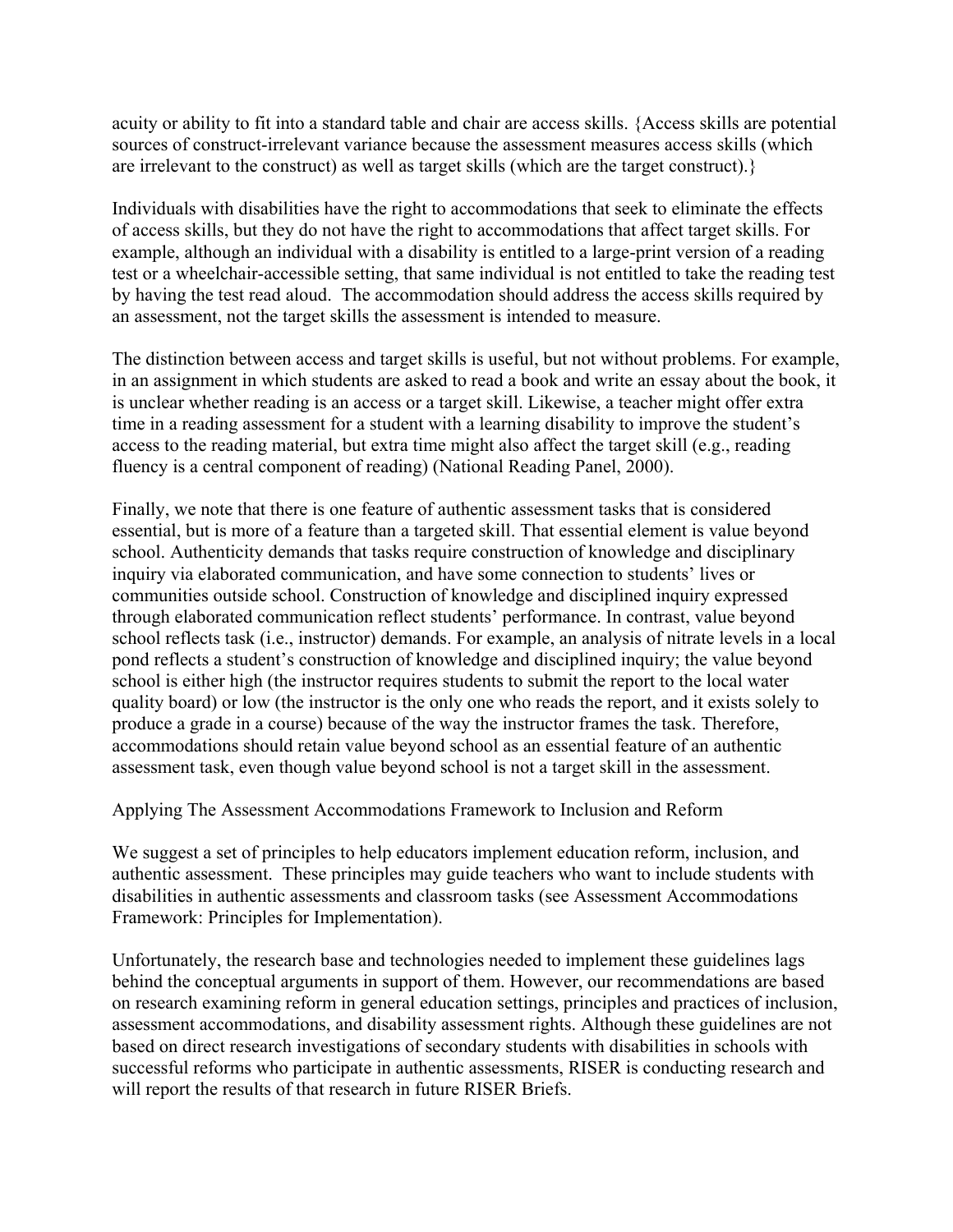## References

Americans with Disabilities Act of 1990, Pub. L. No. 101-336, § 201, 104 Stat. 327.

Braden, J. P. (1999). Accommodations in testing: Methods to ensure validity. Assessment Focus, 8(1), pp. 1-3 (published by The Psychological Corp. <http://www.psychcorp.com/pdf/assessspr99.pdf>).

Braden, J. P., Schroeder, J. L., & Buckley, J. A. (2000). Inclusion, assessment, and authentic school reform. Manuscript in preparation, Wisconsin Center for Education Research, Madison, WI.

Campbell, D. (2000). Authentic assessment and authentic standards. Phi Delta Kappan, 81(5), 405-407.

Elliott, S. N., & Braden, J. P. (2000). Educational assessment and accountability for all students. Madison, WI: Department of Public Instruction.

Elliott, S. N., & Braden, J. P. (in press). Assessing one and all: Educational accountability for students with disabilities. Reston, VA: Council for Exceptional Children.

Elliott, S. N., Kratochwill, T. R., & Schulte, A. G. (1999). Assessment accommodations guide. Monterey, CA: CTB/McGraw Hill.

Haertel, E. H. (1999). Validity arguments for high stakes testing: In search of the evidence. Educational Measurement Issues and Practice, 18(4), 5-9.

Haigh, J. (1999). Accommodations, Modifications, and Alternates for Instruction and Assessment (Maryland/Kentucky Report 5). Minneapolis, MN: National Center for Educational Outcomes. Available: [http://www.coled.umn.edu/NCEO/OnlinePubs/MdKy5.html.](http://www.coled.umn.edu/NCEO/OnlinePubs/MdKy5.html)

Hanley-Maxwell, C., Phelps, L. A., Braden, J. P., & Warren, V. (1999). Schools of authentic and inclusive learning (Research Institute on Secondary Education Reform for Youth with Disabilities Brief No. 1). Madison, WI: Wisconsin Center for Education Research.

Heumann, J. E., & Warlick, K. R. (2000, August 24). Questions and answers about provisions in the Individuals with Disabilities Education Act Amendments of 1997 related to students with disabilities and state and district-wide assessments (Office of Special Education Programs Memorandum 00-24). Washington, DC: Office of Special Education Programs. Available: [http://www.ed.gov/offices/OSERS/OSEP/OSEPmemo0024Assessment.pdf.](http://www.ed.gov/offices/OSERS/OSEP/OSEPmemo0024Assessment.pdf)

Linn, R. L. (2000). Assessments and accountability. Educational Researcher, 29(2), 4-14. Available: [http://www.aera.net/pubs/er/arts/29-02/linn01.htm.](http://www.aera.net/pubs/er/arts/29-02/linn01.htm)

Messick, S. (1995). Validity of psychological assessment. American Psychologist, 50(9), 741- 749.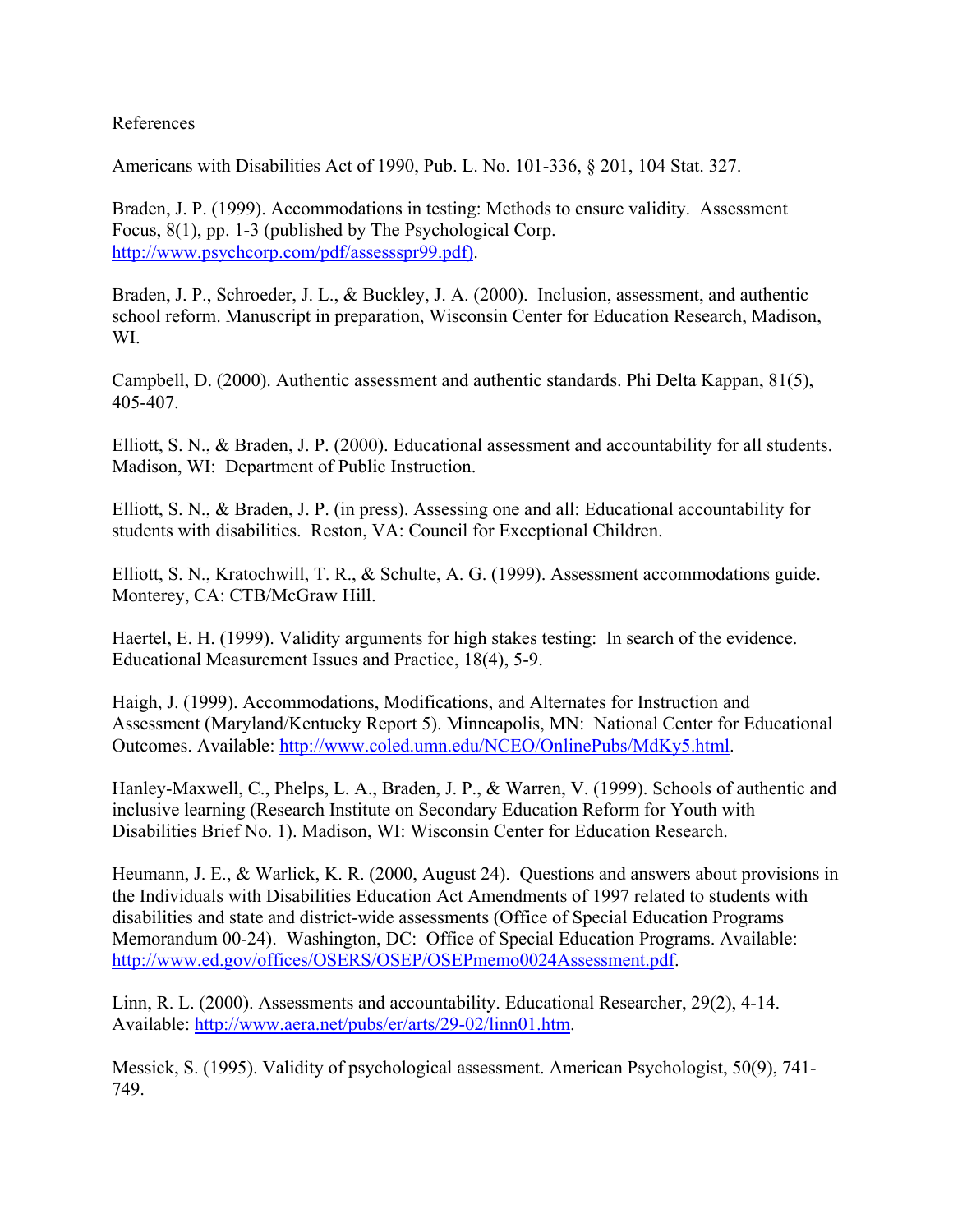National Center for Educational Outcomes (1999). Participation of students with disabilities. Minneapolis, MN: Author. Available: [http://www.coled.umn.edu/NCEO/TopicAreas/Participation/participation\\_FAQ.htm.](http://www.coled.umn.edu/NCEO/TopicAreas/Participation/participation_FAQ.htm)

National Reading Panel (2000). Teaching children to read: An evidence based assessment of the scientific research literature on reading and its implications for reading instructions. Washington, DC: National Institute of Child Health and Human Development. Available: [http://www.nichd.nih.gov/publications/nrp/report.htm.](http://www.nichd.nih.gov/publications/nrp/report.htm)

Newmann, F. M. & Associates (1996). Authentic achievement: Restructuring schools for intellectual quality. San Francisco: Jossey-Bass.

Newmann, F. M., King, M. B., & Rigdon, M. (1997). Accountability and school performance: implications from restructuring schools. Harvard Educational Review, 67(1), 1-41.

Newmann, F. M., Marks, H. M., & Gamoran, A. (1995). Authentic pedagogy and student performance. Madison, WI: Wisconsin Center for Education Research.

Newmann, F. M., Secada, W. G., & Wehlage, G. G. (1995). A guide to authentic instruction and assessment: Vision, standards and scoring. Madison, WI: Wisconsin Center for Education Research.

Newmann, F. M., & Wehlage, G. G. (1995). Successful school restructuring: A report to the public and educators by the Center on Organization and Restructuring of Schools. Madison, WI: Wisconsin Center for Education Research.

Phillips, S. E. (1993). Testing condition accommodations for disabled students. West's Education Law Quarterly, 2(2), 366-389.

Phillips, S. E. (1994). High stakes testing accommodations: Validity versus disabled rights. Applied Measurement in Education, 7(2), 93-120.

Reschly, D. J. (1997). Utility of individual ability measures and public policy: Choices for the 21st century. School Psychology Review, 26(2), 234-241.

Smith, M. S., & O'Day, J. (1990). Systemic school reform. In S. H. Fuhrman & B. Malen (Eds.), The politics of curriculum and testing: The 1990 yearbook of the Politics of Education Association (pp. 233-267). New York: Falmer Press.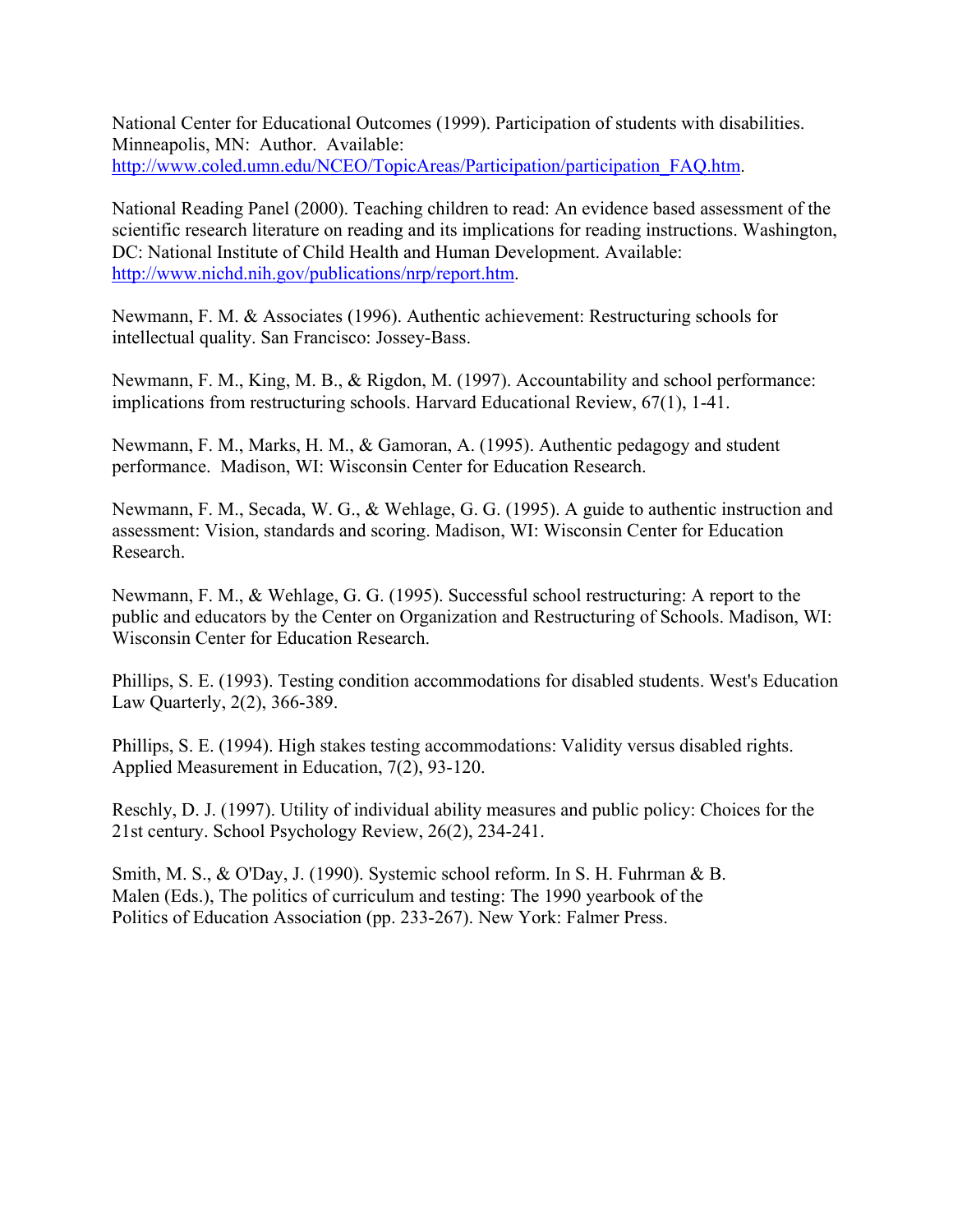Assessment Accommodations Framework: Principles for Implementation

1. Students should not receive accommodations unless they are needed. Many students with disabilities can participate in authentic assessment tasks without any accommodations. Just because a student has a disability does not mean the student needs assessment accommodations. If educators are unsure whether to offer accommodations on a particular task or assessment, they should encourage the student to try the task without accommodations. Offering the option for accommodations later (e.g., retaking or doing the task over) without penalty will encourage risk taking, which is an essential element of education reform.

2. Accommodations decisions presume target and access skills are clearly identified. Teachers must clarify the intended targets of the assessment (the knowledge and skills the assessment intends to measure), and the skills that are required for access (the skills the student must have to understand or respond to the assignment). For example, reading skills are often targeted in language arts assignments, but are often access skills for mathematics, social studies, or science assessments.

3. Accommodations should address access, not target, skills. An accommodation is appropriate if it allows students with disabilities access to the assessment task, but not if it changes the skill targeted by the assessment. This means an accommodation may be appropriate in one instance, but not another. For example, extra time might be an appropriate accommodation if the assessment targets reading comprehension skills, but it would be inappropriate if the assessment targets reading fluency skills.

4. Target skill complexity should be modified when access is insufficient to allow for reasonable assessment of skills. Some students (usually those with more severe disabilities) have skill levels that are so far below the level targeted in an assessment that inclusion in the assessment, even with successful access, is of no educational value. For example, a student with a severe cognitive delay may lack the language and concepts needed to understand a science task, even if accommodated (e.g., being reading the assessment, provided extra time, or offered writing help) to allow access to the assessment task. In these cases, teachers should consider modifying the assessment to assess a less complex level of targeted skills.

5. Assessments should retain authenticity, even if they are modified to a simpler skill level. When teachers modify tasks to assess a lower level of targeted skill, they should retain assessment authenticity (i.e., construction of knowledge, disciplinary inquiry via elaborated communication, and value beyond school). For example, a teacher should modify a science/mathematics assessment on rocketry by inviting a disabled student to produce a simpler experiment (e.g., assessing Newton's third law of motion) instead of studying the multiple effects of aerodynamics, gravity, acceleration, and propulsion. The teacher should not substitute an assessment with limited authenticity (e.g., labeling the parts of a rocket on a diagram, filling in the blanks, calculating answers to specific questions, matching definitions to terms).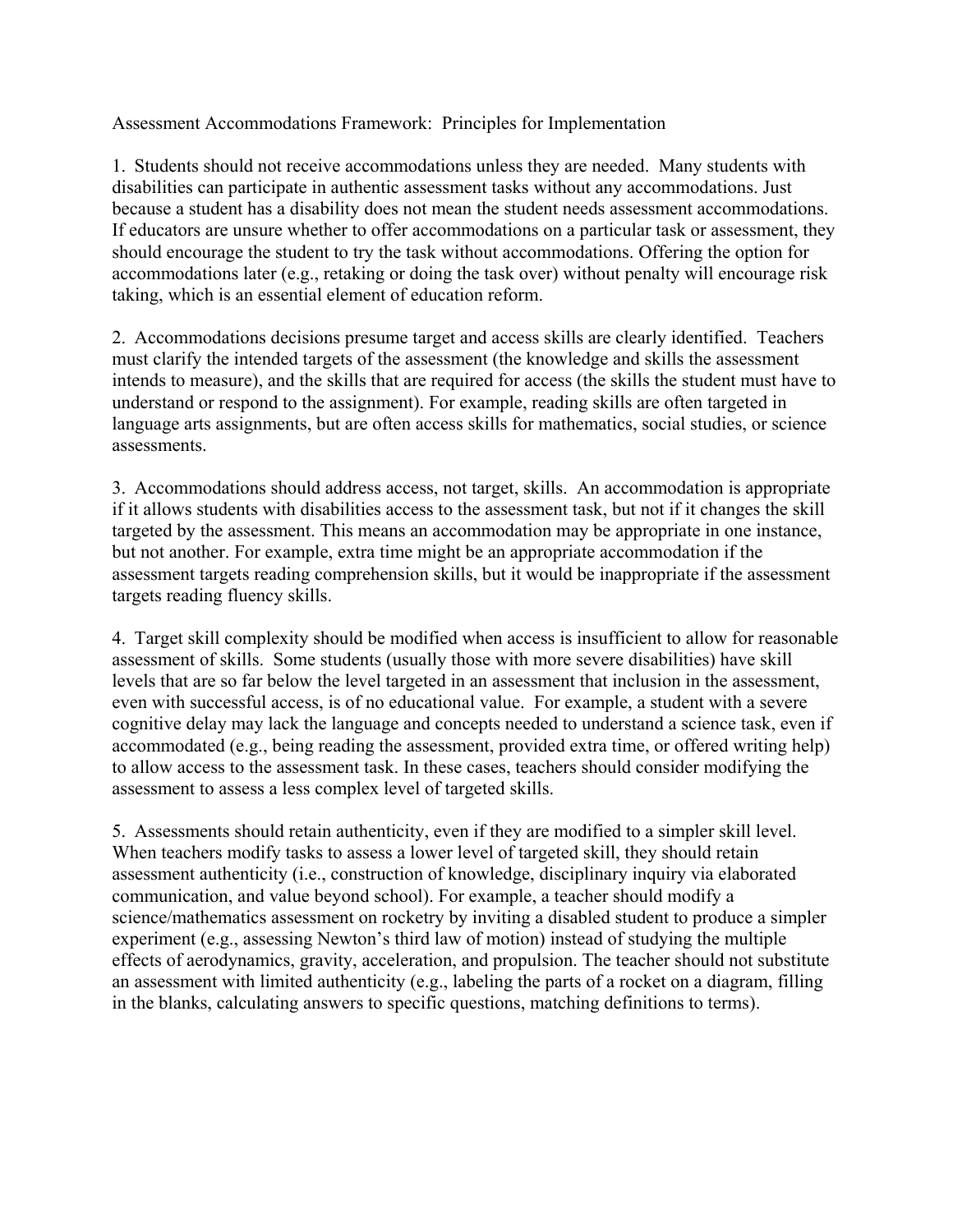### Institute Mission

The mission of the institute is to expand the current knowledge base related to practices and policies in secondary schools that enhance learning, achievement, and postschool outcomes for students with disabilities.

## Core Research Questions

1. What are critical features of instruction, assessment, and support strategies that promote authentic understanding, and achievement (and performance) for all students?

2. How have changes in authentic inclusive learning and schooling practices affected the school and postschool outcomes (and their interaction) for students with disabilities (collectively and disaggregated) using frames of reference focused on equity, value added, and accountability?

3. How do schools accommodate district and state outcome assessments, and how do such accommodations affect the participation in, reporting of, and validity of assessment?

4. In school evolving toward authentic and inclusive instruction, what are the roles and expectations of stakeholders as they engage in planning for secondary and postsecondary experiences?

5. What contextual factors are required to support and sustain the development of secondarylevel learning environments that promote authentic understanding, achievement, and performances for all students?

6. What strategies are effective in providing both information and support to policymakers, school administrators, teachers, human service personnel, and the community so they utilize the findings to create and support learning environments that promote authentic understanding, achievement and performance for all students?